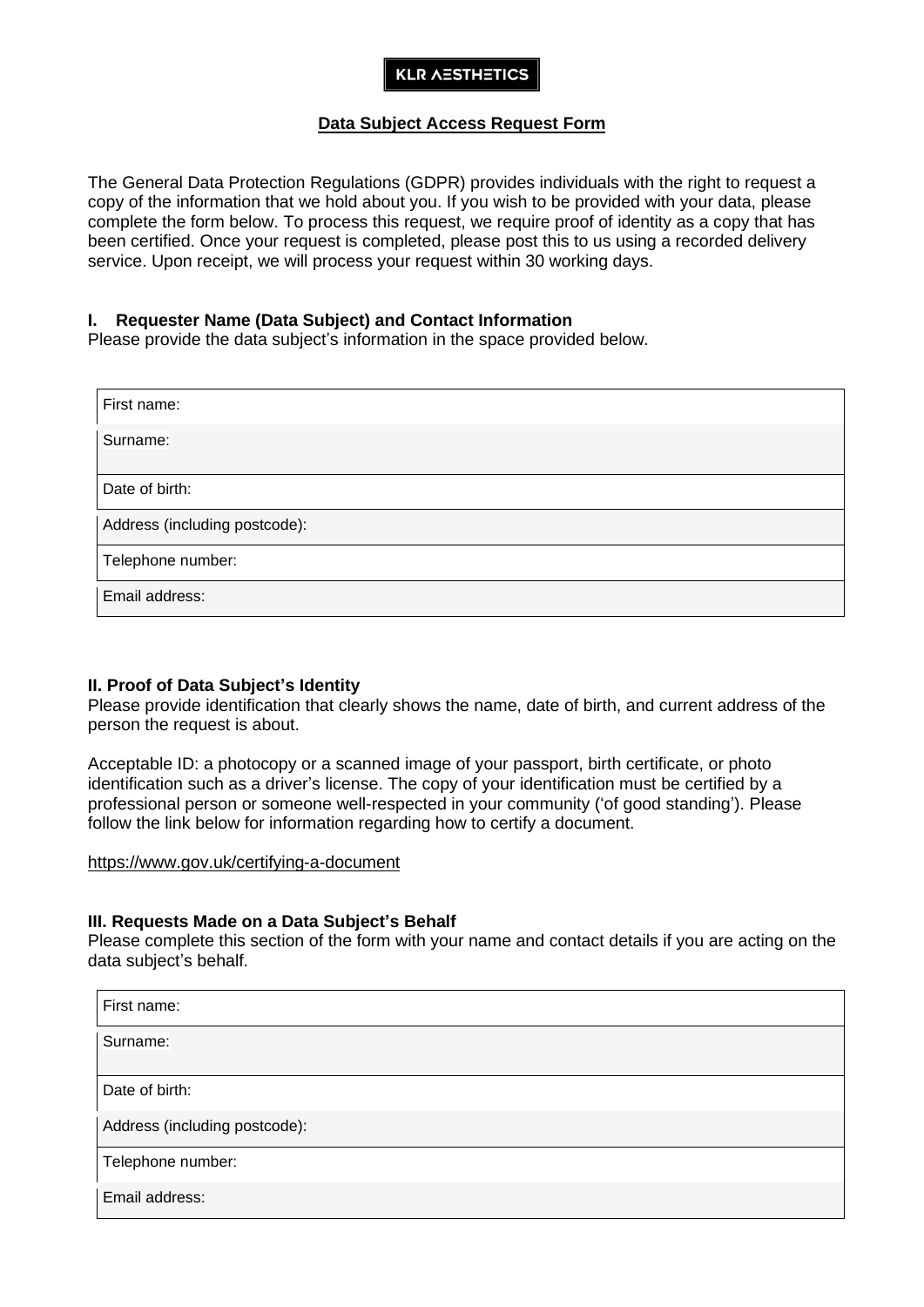## **Proof of Authorised Person's Identity and Authority to Act**

Please provide identification for the authorised person. The authorised person should provide ID which meets the criteria set out in section II above. This is in addition to the data subject's identification, which is still required.

Please provide a copy of your legal authority to act. We accept a copy of the following as proof of your legal authority to act on the data subject's behalf: a written consent signed by the data subject and dated within the last 3 months, a certified copy of a Power of Attorney.

## **IV. Information Requested:**

Which right do you wish to exercise?

To help us process your request quickly and efficiently, in the box below, please provide as much detail as possible about the personal data you are requesting access to. Please provide us with the date and time of appointment, what treatment was competed as well as what information you are requesting. Examples of this are medical notes, treatment information, photographs etc.

We will contact you for additional information if the scope of your request is unclear or does not provide sufficient information for us to conduct a search (for example, if you request "all information about me"). We will begin processing your request as soon as we have verified your identity and have all of the information we need to locate your personal data.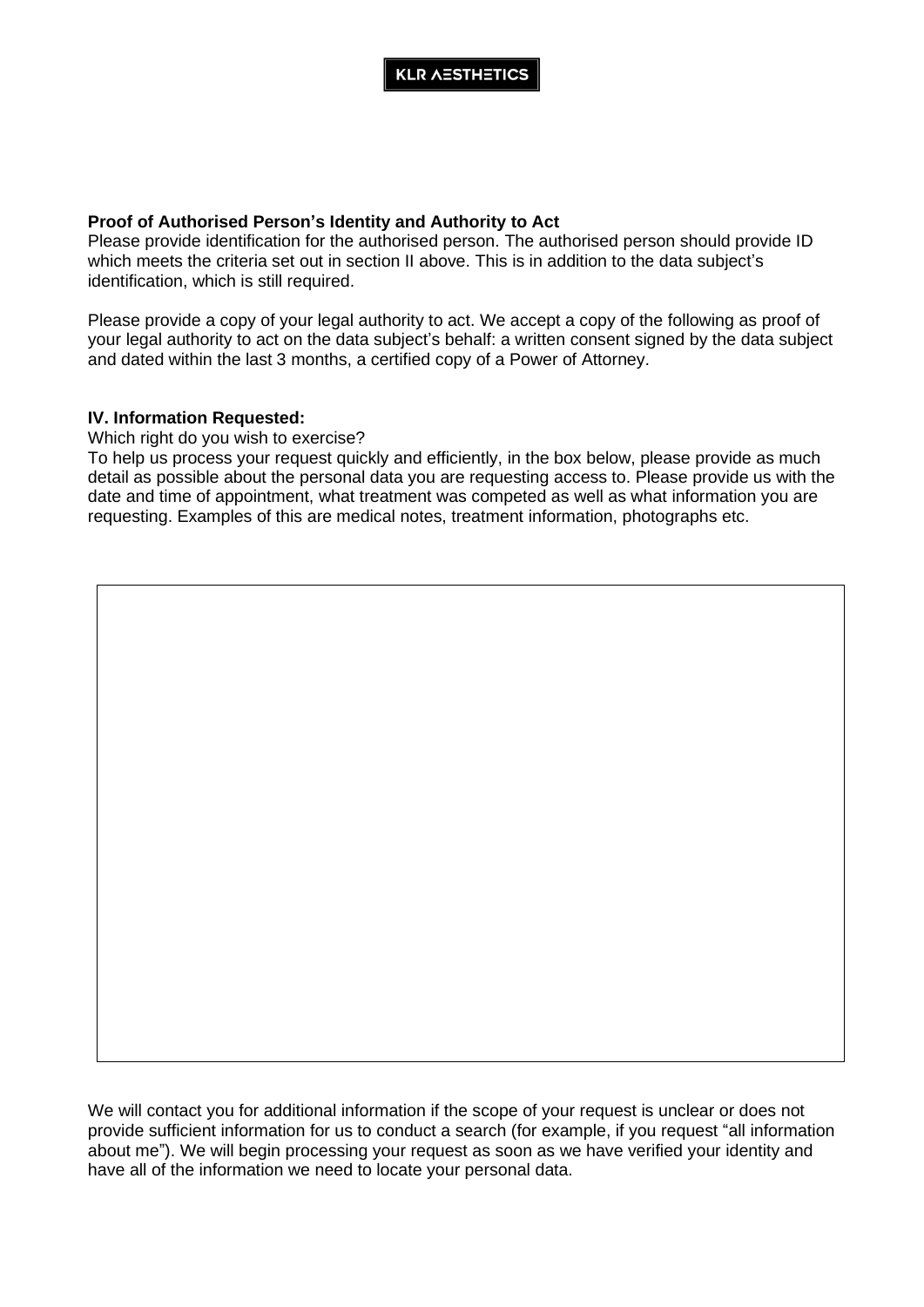## **KLR AESTHETICS**

#### **V. Signature and Acknowledgment**

I confirm that the information provided on this form is correct and that I am the person whose name appears on this form.

I understand that:

(1) KLR Aesthetics Ltd must confirm proof of identity and may need to contact me again for further information; (2) my request will not be valid until KLR Aesthetics Ltd receives all of the required information to process the request; and (3) I am entitled to one free copy of the personal data I have requested, and acknowledge that for any further copies I request, KLR Aesthetics Ltd may charge a reasonable fee based on administrative costs.

| Print name: |  |
|-------------|--|
| Signature:  |  |
| Date:       |  |

#### **VI. Authorised Person Signature**

I confirm that I am authorised to act on behalf of the data subject. I understand that KLR Aesthetics Ltd must confirm my identity and my legal authority to act on the data subject's behalf, and may need to request additional verifying information.

| Print name: |  |
|-------------|--|
| Signature:  |  |
| Date:       |  |

## **How we supply your personal data**

I wish to:

Receive the information in electronic format

Receive the information by post

#### **Check:**

Have you provided:

- Identification for the data subject that has been certified?
- Identification for the authorised person (if applicable)?
- Proof of authorisation for the authorised person (if applicable)?

Please send your completed form and proof of identity by recorded delivery to:

KLR Aesthetics Ltd 74 Eccleston Street Prescot **Merseyside** L34 5QL